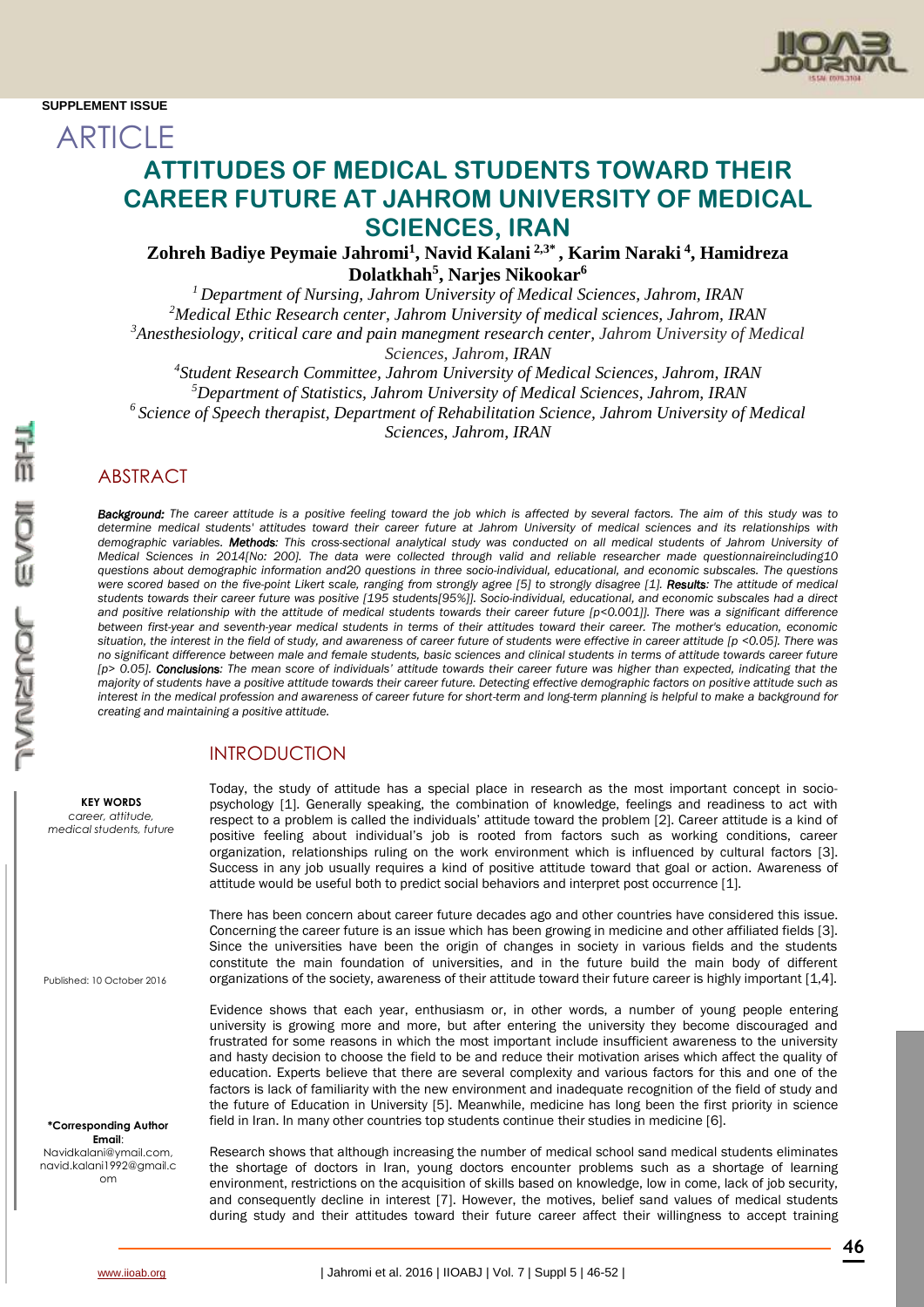

programs and learning and academic performance, as well as the choices made for their future career course [8, 9]. Job motivation is considered necessary and essential for useful and efficient employment. If a person is not interested in his job, continuation of the jobs would be tedious and even impossible. If a person is not interested in their jobs, more jobs would be tedious and even impossible. Positive attitude towards the future career will follow job motivation that would lead to job success as well [10].

The results of the study conducted on the job attitude of medical students in basic and clinical sciences at Jahrom University of Medical Sciences in 2002showed that the general attitude of the students to their field of study is negative [11]. Participants in the study of Nejat et al did not considered the job status of general practitioners appropriate as well[6].

Investigations of the late twentieth century and early twenty-first century show that30 to 40 percent of doctors would not choose medicine again if they were asked to decide their future [12]. Obviously, the employment of trained forces would reduce the concern of current students about their future career [13].

Given the importance of medical profession and that medical students are responsible for providing, maintaining and promoting public health as a subset of the main forces in the healthcare sector which should be able to play their roles as skilled forces, managers, or at least therapist, knowing the attitude of students towards their future career is important. On the other hand, despite the fact that medical training programs are the most expensive educational programs which imposes a high cost to the system annually, the previous research reflects the negative attitude of students toward their future job. With regard to the implementation of family medicine programs in Iran and in Fars Province and recent changes in the health reform plan, a review of the attitudes of medical students towards their future careers seems essential which could have a significant role in future planning to make necessary changes. The aim of this study was to determine medical students' attitudes toward their career future at Jahrom University of medical sciences and its relationships with demographic variables.

### **METHODS**

#### Design & Setting

This cross-sectional study was conducted in 2014 with the participation of students of Jahrom University of Medical Sciences.

#### Sample

First year as well as seventh year students who were studying in medicine included in this study in census method those students who were not inclined to participate in the study were excluded.220 questionnaires were distributed, total of 200 completed questionnaires were returned to the researcher [response rate 90%].

#### Tool

The data collection tool is researcher-made questionnaire and the researchers extracted the desired points by reviewing books and articles in the fields of attitudes towards the future career. Considering the nature of the questions, they were categorized into two parts of demographic features [10 questions] and career future [20 questions] in3subscales of socio-individual, educational, and economic. Content and face validity of the questions were reviewed by dozens of professors from Jahrom University of Medical Sciences regarding the relatedness of questions to the subject of research and understandability of questions. To determine the reliability, 20medical students were asked to complete questionnaires and reliability was calculated and confirmed using Cronbach's alpha coefficient0.85. Also, Cronbach's alphaco efficient in the areas of socio-individual, educational, and economic were calculated 0.90, 0.80, and 0.86 respectively which were appropriately reliable. It is worth noting that students who participated in the pilot study were not examinedin the original study.

The questionnaire was ranked based on five-point Likert scale rangingfrom1 to 5, strongly disagree to strongly agree and the scores of others responses were placed between these two scores. Based on this, the score 20representsthe lowest tendency and the score 100indicates the highest positive trend toward future career. To evaluate the students' attitude toward their field of study, the scores of students were compared with average of test scores whichis60. The scores lower than 60were considered as negative attitude and scoresabove 60asa positive attitude.

### Procedure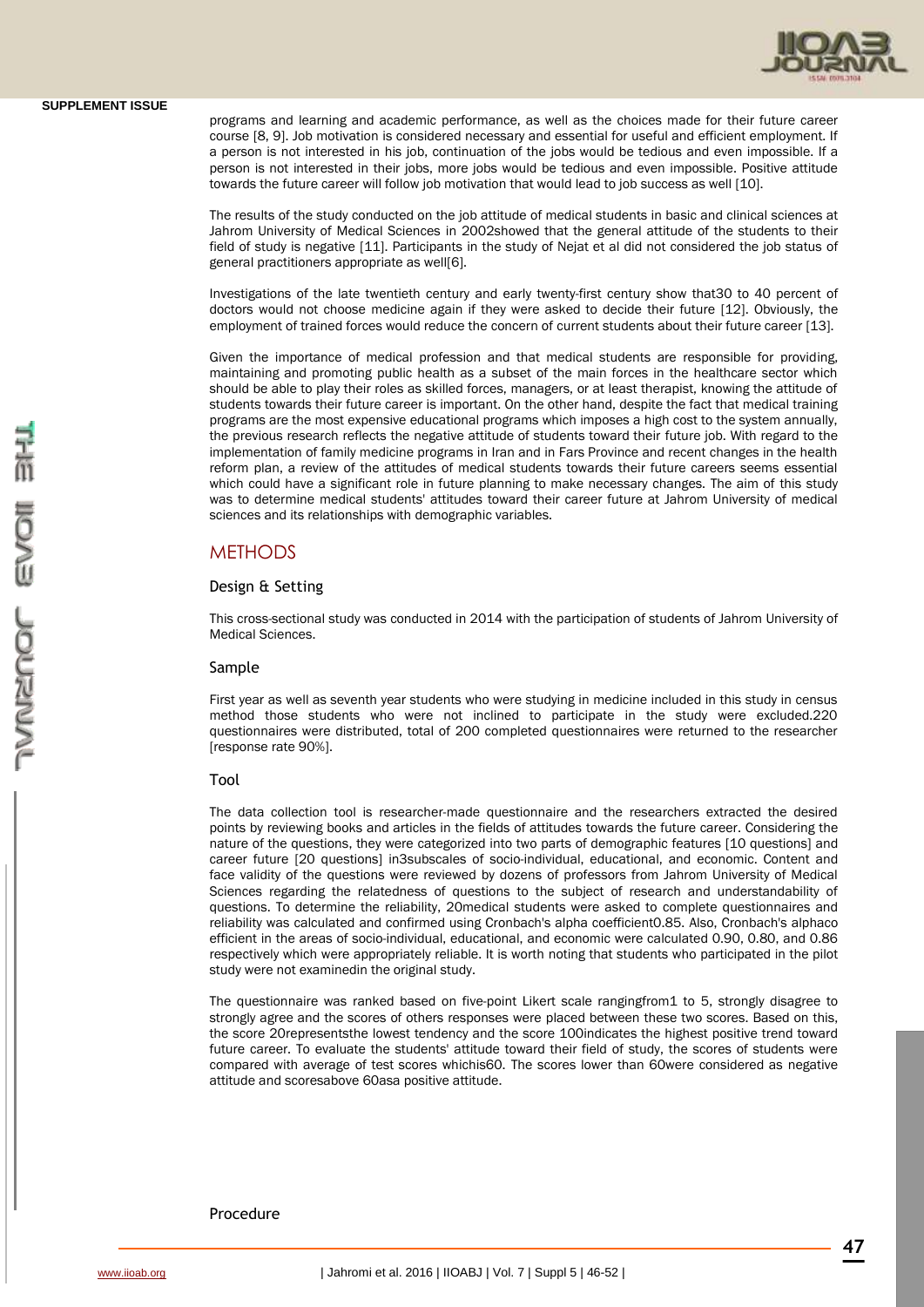

Institutional review board authorization was gained from the Human Subjects Committee at the Jahrom University of Medical Sciences in Iran. After approval of the research project and receive Ethics Committee code and coordinating with the dean of the faculty of medicine, the researchers provided some explanations to the research units such as participation in the study is voluntary, questionnaires are completed anonymously and data collected remains confidential. The researchers distributed the questionnaires in free time between classes and in the students' free time in the hospital and the students filled out the questionnaires through self-reporting.

#### Statistical analysis

Questions regarding the attitude of future career were completed through descriptive statistics such as mean and standard deviation of the mean scores and to compare the means, t-test, ANOVA, Tukey test and binomial nonparametric test were applied through software SPSS.v.16. The Pearson correlation coefficient was used to investigate the relationship between attitudes toward career future and the dimensions of the questionnaire.

# RESULTS

Among 200 medical students participated in the study, majority were female [65.5%], non-native [63.0%] and had a good economic condition [44.5%]. The mean age and the average of student's were22.67  $\pm$ 4.59 and 15.58 ± 1.84 respectively. 59% [118 students] reported their interest in the medical field as high and 89.0% [178 students] expresses awareness of their career future as moderate and high levels [Table 1].

| Table1: Characteristics of the participants [N=200] |  |  |
|-----------------------------------------------------|--|--|
|-----------------------------------------------------|--|--|

| <b>Demographic Variables</b><br>N [%] |                                                                                   |                                                                         |  |  |  |
|---------------------------------------|-----------------------------------------------------------------------------------|-------------------------------------------------------------------------|--|--|--|
| sex                                   | male<br>female                                                                    | 69[34.5%]<br>131[65.5%]                                                 |  |  |  |
| Academic<br>year                      | First<br>Second<br><b>Third</b><br>Fourth<br>Fifth<br><b>Sixth</b>                | 41[20.5%]<br>33[16.5%]<br>35[17.5%]<br>17[8.5%]<br>7[3.5%]<br>26[13.0%] |  |  |  |
| location                              | <b>Seventh</b><br>Non-native<br><b>Native</b>                                     | 41[20.5%]<br>126[63.0%]<br>74[37.0%]                                    |  |  |  |
| edu.fath                              | < Diploma<br>Diploma<br><b>Bachelor</b><br><b>Master</b><br>$\alpha$ f<br>science | 39[19.5%]<br>63[31.5%]<br>70[35.0%]<br>19[9.5%]                         |  |  |  |
| edu.moth                              | PhD<br>< Diploma<br>Diploma<br><b>Bachelor</b><br><b>Master</b><br>of<br>science  | 9[4.5%]<br>47[23.5%]<br>75[37.5%]<br>58[29.5%]<br>14[7.0%]              |  |  |  |
| awareness<br>of career<br>future      | PhD<br>Low<br>Moderate<br>High                                                    | 6[3.0%]<br>22[11.0%]<br>90[45.0%]<br>88[44.0%]                          |  |  |  |
| Interest<br>rate                      | l ow<br>Moderate<br>High                                                          | 9[4.5%]<br>73[36.5%]<br>118[59.0%]                                      |  |  |  |
| Economic<br>situation                 | <b>Very Poor</b><br>Poor<br>Average<br>Good<br>Excellent                          | 8[4.0%]<br>17[8.5%]<br>82[41.0%]<br>89[44.5%]<br>4[2.0%]                |  |  |  |
| I evel                                | Basic science<br>Clinical students                                                | 126[63.0%]<br>74[37.0%]                                                 |  |  |  |

The average score of students' attitude was76.29  $\pm$  10.27. The average score of students in socioindividual, educational, and social were37.46  $\pm$  4.97, 22.07  $\pm$  4.02,and16.96  $\pm$  3.98respectively.To evaluate students' attitudes toward their field of study, non-parametric binomial test with a cut-off point of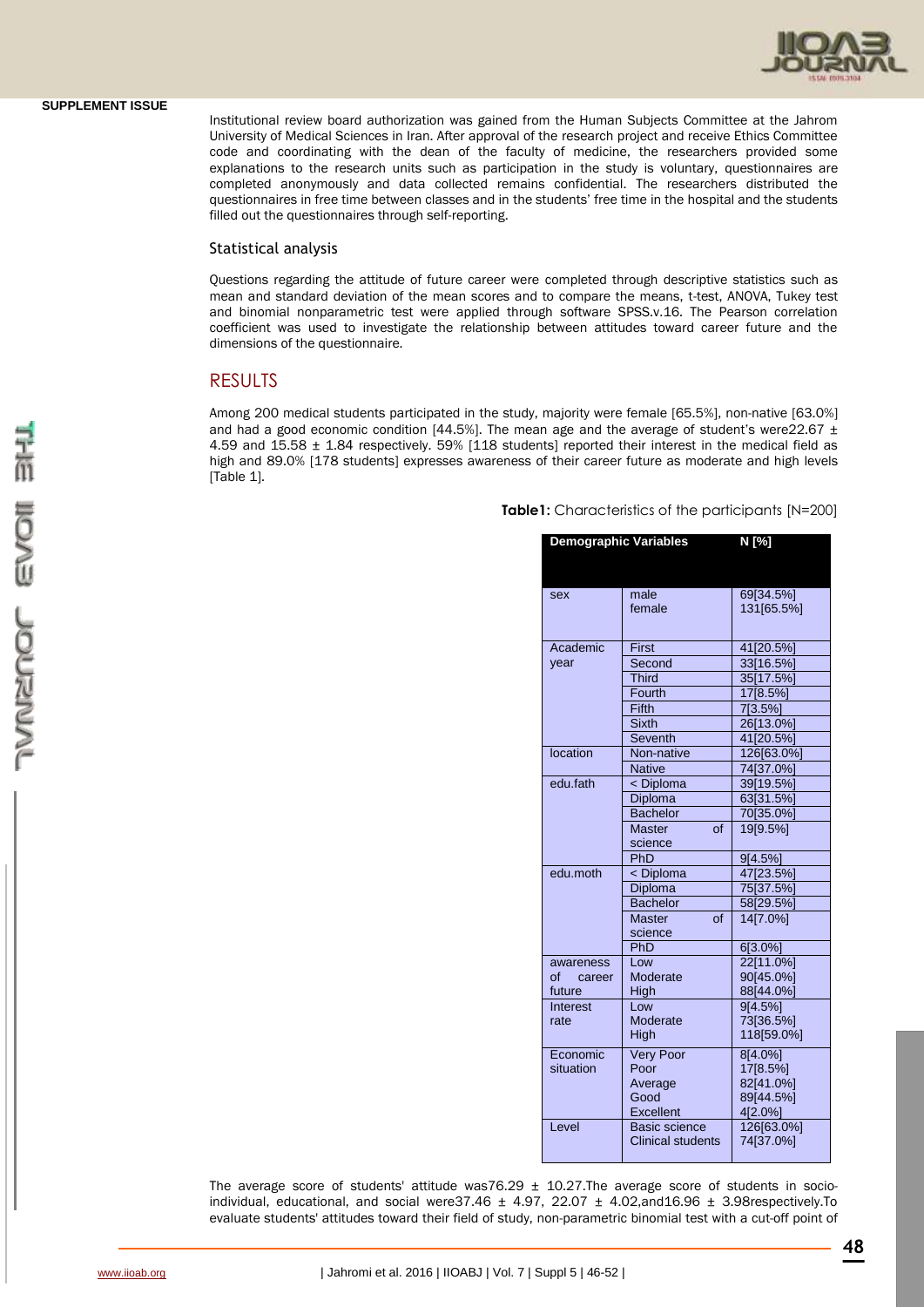

60was used. Lower than 60and above 60were considered as the negative attitude and as a positive attitude. The results showed that the attitudes of medical students toward their career future were significant and higher than the cut-off point60 [Table 2],[p <0.001].

**Table 2:** The frequency distribution, mean and standard deviation of medical students' attitudes towards their future career.

|                              | [N]%     | Mean±SD          | p-value |
|------------------------------|----------|------------------|---------|
| attitude                     |          |                  |         |
| negative attitude $\leq$ 60] | 10[5]    | $49.36 \pm 8.69$ | < 0.001 |
| positive attitude [> 60]     | 190[95]  | 77.86±8.53       |         |
| `otal                        | 200[100] | 76.29±10.27      |         |

Pearson correlation coefficient showed that three socio-individual, educational, and economic subscales were strongly correlated with the attitude of the students; in other words, students' socio-individual, educational, and economic attitudes had a positive and direct relationship with job future. [Table 3], [p <0.001].

|  | <b>Table 3:</b> Correlations Between career attitude subscales and total attitude |  |  |  |  |
|--|-----------------------------------------------------------------------------------|--|--|--|--|
|--|-----------------------------------------------------------------------------------|--|--|--|--|

| <b>Scale</b> |             | Socio-individual | educational | Economic |
|--------------|-------------|------------------|-------------|----------|
| Total        | Pearson     | .841゛            | .739        | .757     |
| attitude     | correlation |                  |             |          |
|              | coefficient |                  |             |          |
|              | p-value     | < 0.001          | < 0.001     | < 0.001  |

Based on analysis of variance [Anova] there was a significant difference between seventh-year and firstyear medical students' attitudes toward career future. Tukey test showed that there was a significant difference only between first-year and fifth-year students as well as first-year and seventh-year students. The mother's education, economic condition, the interest in the field of study, and students' awareness of their career future is effective in attitudes toward career future of their field of study [p <0.05].

According to independent sample t-test there was no significant difference between male and female students in terms of attitudes toward career future of their field of study. Also, despite the difference in students' attitude towards career future of their field of study and high score of clinical students to basic science levels, this difference was not statistically significant [Table 4], [p> 0.05].

|                                           |                                                                               | <b>Attitude</b>                                             |                                                         |                   |            |  |
|-------------------------------------------|-------------------------------------------------------------------------------|-------------------------------------------------------------|---------------------------------------------------------|-------------------|------------|--|
| demographic variables                     |                                                                               | Mean                                                        | Standard<br>Deviation                                   | <b>Statistics</b> | p-value    |  |
| Sex                                       | male<br>female                                                                | 67.13<br>76.69                                              | 11.65<br>9.35                                           | $-0.367$          | 0.714      |  |
| Academic<br>year                          | First<br>Second<br><b>Third</b><br>Fourth<br>Fifth<br><b>Sixth</b><br>Seventh | 81.46<br>75.58<br>75.62<br>75.88<br>66.14<br>74.32<br>74.32 | 9.94<br>7.61<br>10.74<br>12.40<br>7.99<br>8.54<br>10.20 | 3.552             | $0.002*$   |  |
| edu.father                                | School education<br>Diploma<br><b>Bachelor</b><br><b>MA</b><br>PhD            | 76.10<br>75.41<br>77.80<br>76.63<br>75.33                   | 12.41<br>9.17<br>10.21<br>9.79<br>7.25                  | 0.505             | 0.732      |  |
| edu.mother                                | School education<br>Diploma<br><b>Bachelor</b><br><b>MA</b><br>PhD            | 73.02<br>77.50<br>77.21<br>80.93<br>73.83                   | 12.29<br>9.34<br>8.12<br>12.71<br>8.42                  | 2.46              | $0.047*$   |  |
| Knowledge<br>about<br>medicine field High | Low<br>Average                                                                | 70.00<br>74.43<br>80.22                                     | 12.474<br>8.97<br>9.375                                 | 13.819            | $< 0.001*$ |  |
| Interest<br>to<br>field                   | rateLow<br>medicineAverage<br>High                                            | 63.3333<br>73.2740<br>79.4915                               | 14.45683<br>8.95709<br>9.14811                          | 19.289            | $< 0.001*$ |  |

**Table 4:** Relationship between demographic variables and career attitude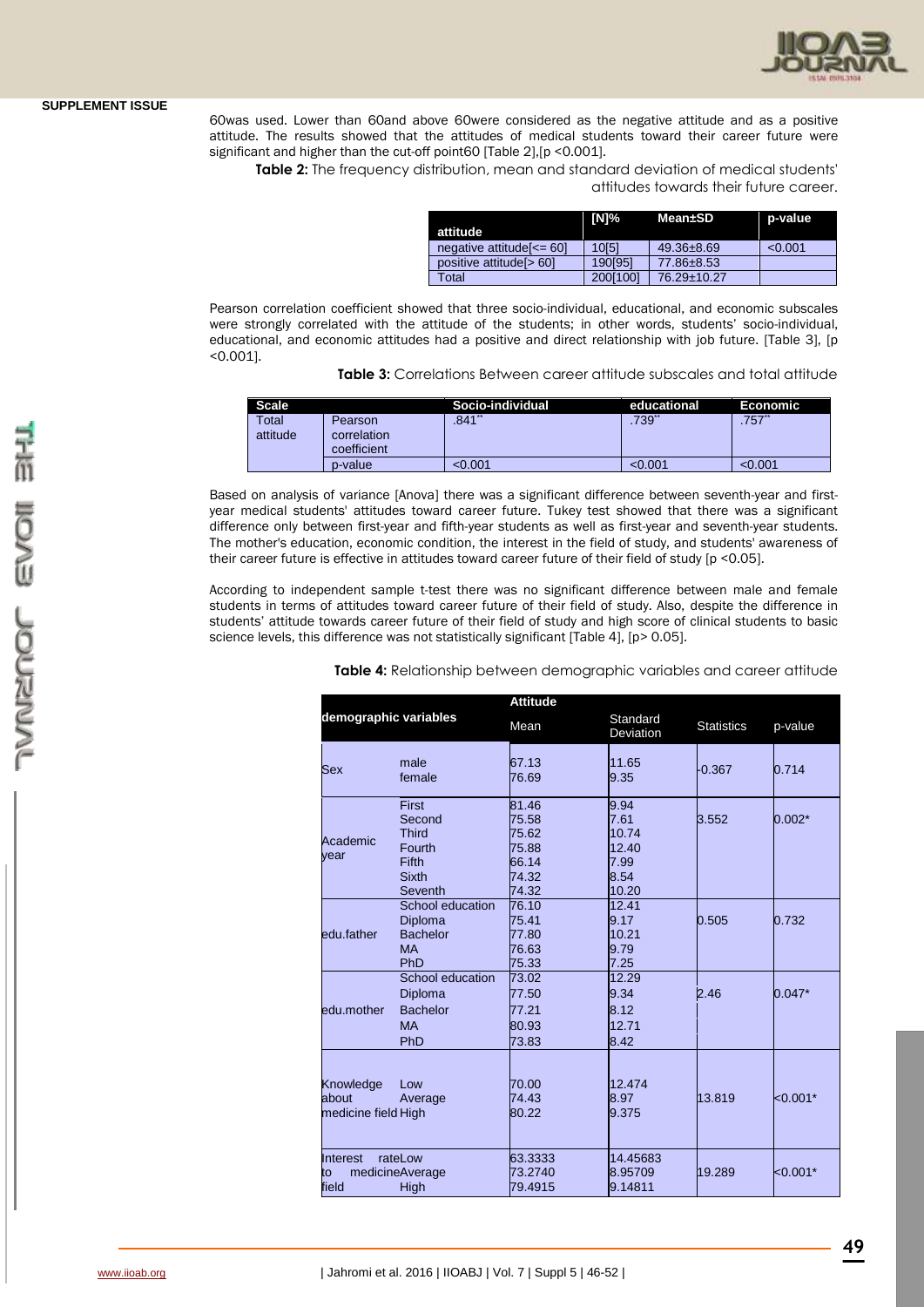| Economic<br>condition | Very weak<br>Poor<br>Average<br>Good<br>Higher | 68.5000<br>76.6875<br>75.3537<br>78.7079<br>64.7500 | 15.30686<br>7.39115<br>10.31883<br>8.60919<br>25.44766 | 3.718 | $0.006*$ |
|-----------------------|------------------------------------------------|-----------------------------------------------------|--------------------------------------------------------|-------|----------|
| Level                 | Basic science<br>Clinical                      | 77.54<br>74.70                                      | 10.24<br>9.86                                          | 3.691 | 0.056    |

# DISCUSSION

In this study, the majority of medical students had a positive attitude towards their career future. Likewise, the results of the same study showed that the majority of medical students at the American University of Pennsylvania were optimistic toward their career future [14].Also, in the study of Gąsiorowski et al, (2014) medical students allocated the highest score to their fields part of the medical profession due to doing an important and interesting job, ensuring of finding job and having more facilities which reflects the positive attitude of the students toward their career future [15]. In a study conducted in theUK, 64% of medical students were highly satisfied with the medical profession [16].

But the results of studies are not consistent with the studies which show students' negative attitude to career future. Reviewing attitudes of students of Jahrom University of Medical Sciences toward career future arranged in 2002showed that the general attitude of the students to their field of study is negative and more than half of the students stated that if they're-examine, they would not choose medical field [11]. The results of the study of Hajian and Nasiri [2005] also showed that despite the fact that74%of medical students have chosen this field with awareness and interest, but60%ofthem have changed their attitudes towards this field and career future and the majority had negative attitudes [17].

The results also showed the negative attitude of medical student's towards their career future at Isfahan University of Medical Sciences [10]. In another study, medical students stated that the career future of general practitioners has unfairly been treated in comparison with other disciplines, and some of them evaluated studying medicine more difficult than other disciplines [6]. This negative attitude has also been observed instudiesin other countries. In a study at the University of Minnesota, most medical students were concerned about the status decline and income [18]. In Britain, most GPsdid not have enough confidence in their career future [19] and in France, 60%of medical students believed that medical workers exceed the population need [20]. In fact, when a specialty is available more than the society needs, makes the income reduce among graduated students, desire to study and work in the field gradually decreases [21], and this can make the students change their attitude toward career future.

This study also showed that there was a positive and direct relationship between socio-individual, educational, and economic views and the students' attitudes towards their career future. In fact, attitude and career future plans and individual satisfaction are in relation to several factors, including demographics, personality, and factors related to medical school, ethics and curriculum, learning environment, and students' attitudes towards expertise and values [15, 22]. In fact, the attitude of students to the medical profession and their performance during the training and education is in fluenced and their attitude affects their performance and decisions after graduation [23].

The results showed that despite the higher scores of attitude among clinical students to basic science level, this difference was not statistically significant. The study of Hajiani and Nasiri (2005) showed no statistically significant relationship between the level of education and their attitudes towards career future [17] which is consistent with the current study. However, it's recommended that further studies be conducted with a larger sample size.

In this study, there was a significant difference between the attitudes of the first-year and the fifth-year students and the first-year and seventh-year students. In explaining this problem it cane acknowledged that students' perception from gaining clinical skills play an important role in enhancing the satisfaction and attitude of the students. Since the promotion of students' skills are achieved in the final years of the study, in fact, the difference in attitude is between he first year and clerkship and internship courses that a reconsidered main courses of clinical training in medical students.

A review of studies shows other conflicting results. The study conducted at Tehran University of Medical School indicated that as the students age, their evaluations from career future change negatively, so that as they age, the possibility of continuing their education and finding a job with enough income and in the right place become harder than other fields which is not inconsistent with this study [6]. The study conducted in 2002 at Jahrom University of Medical Sciences also reflected more negative attitudes of students in the clinical course than basic Sciences [11]. In the study of Hasanzadeh,et al,(2006) there was a significant relationship between level of education and attitude to the field at the beginning and internship students had more negative attitudes to other levels [24].

Regarding the positive attitudes of students in conducted studies in the last years, implementation of family physician at the beginning of the2006andthe healthcare reform plan programs could be mentioned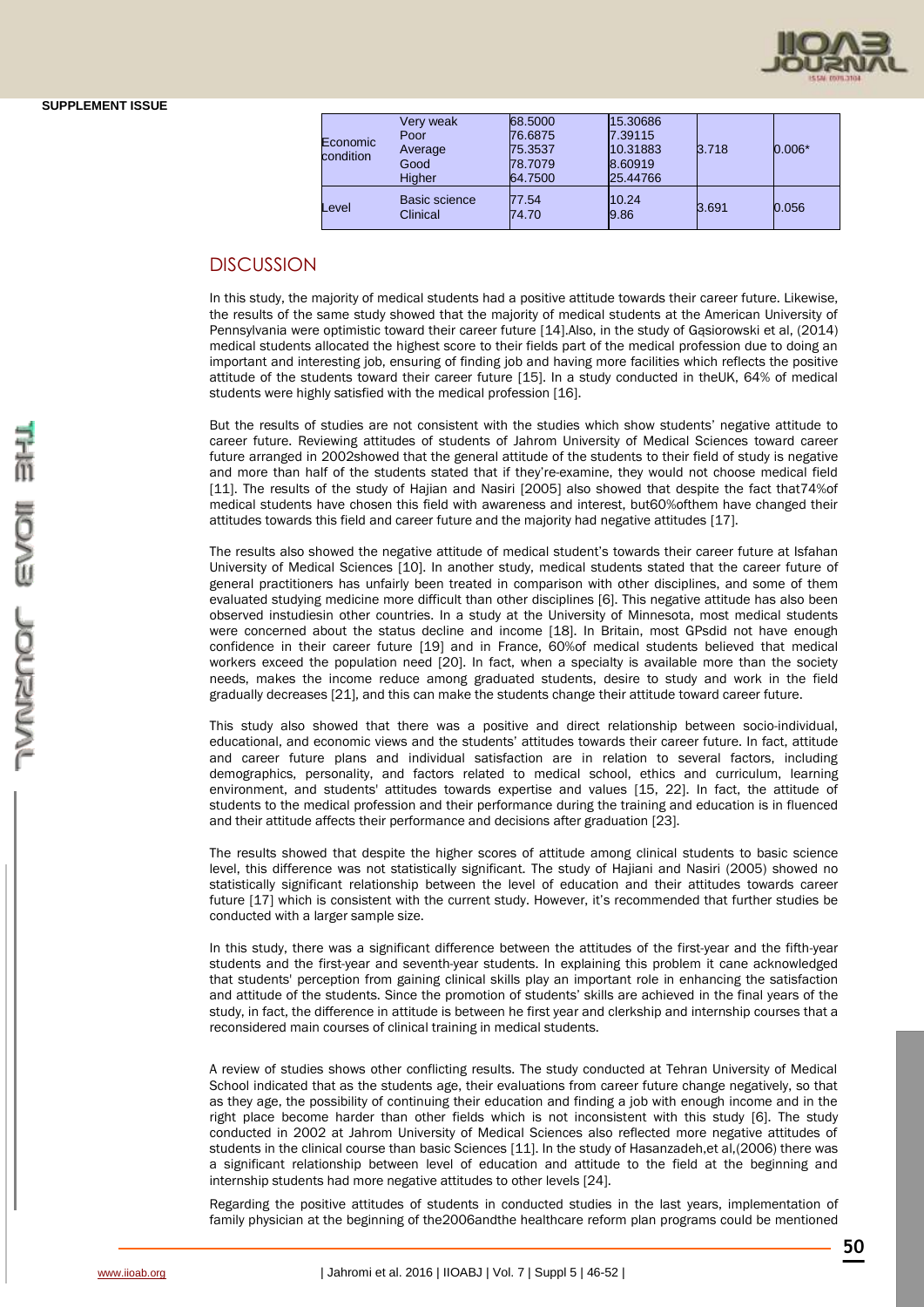at the beginning of 2002[25]. However, the implementation of the program in the right way at the start of their implementation, and their effectiveness is noticeable in changing the attitudes of students and physicians that requires exclusive and further research. Some consider the origin of students' negative attitude of students in the final years encountering the realities of the society and medical profession [7]. In other studies, sleep deprivation of last-year medical students, the disruption of sleep hours due to night shifts, unsupportive atmosphere and changes in the scheduling of lessons, the high volume of materials and references, numerous instructors, treatment with the hospital staff have been mentioned and pointed out[27,26].

In this study, mother education, economic condition, the interest in the field of study and awareness of career future is effective in students' attitude toward career future. The results of the study of Gąsiorowskiet al,[2014]showed that the majority of students who enter medical school have parents with higher education, and almost one-fifth of students had at least one parent who had medical education[15].In fact, parents' education, especially in the field of medical education creates awareness of the field of study and career future and increases their interest to study in this field. Results of the study conducted on neither young physiciansin nor way showed a doctor father's job as a physician has a significant role in job satisfaction in young physicians [22]. In other studies the relationship between interest in the field of study and positive perception of self as professional person has been pointed out [28].

There is no significant difference between male and female students in terms of attitudes toward career future. No statistically significant relationship was observed in the study of Hajiani et al, (2005) regarding gender and attitude of students towards career future [17]. Although the study conducted on medical students in Poland, there was a significant relationship between gender and type of expertise and it seems that gender demography has the greatest influence on choosing the type of expertise [15]. A study conducted in Canada also showed that job dissatisfaction is more common in women than men [29]. In another study, the sex was a predicting factor in job motivations of medical profession [22, 30].

# **CONCLUSION**

The mean score of attitude towards their career future washing her than expected, indicating that the majority of students have a positive attitude towards their career future which makes a ground suitable among medical students as service providers in the future. As an individuals' attitudes change in different periods of life in harmony with the environment, detecting demographic factors influencing the positive attitude such as early interest and awareness of career future for the short and long plans is helpful to create a suitable structure to make and maintain a positive attitude.

#### CONFLICT OF INTEREST None

#### ACKNOWLEDGEMENTS

This paper presents the results of a research project approved by the Jahrom University of Medical Sciences, Ethics Committee code of JUMS.REC.1393.009. Hereby, the authors give their thanks to all medical students who participated in the study, and appreciate the help of the Vice-Chancellor of Jahrom University of Medical Sciences who arranged for financial support of this project.

#### FINANCIAL DISCLOSURE None

## **REFERENCES**

- [1] Jamali HA, Ghalenoei M. [2013] Attitudes of Environmental Health and Occupational Health Students toward Their Discipline and Future Career in Qazvin University of Medical Sciences in 2012. Iranian Journal of Medical Education 13(7): 541-550
- [2] Bigdeli Z, Abam Z. [2003] The effective factors in choose discipline and change the attitude of librarian and clinical psychology at the University of shahidchamranAhvaze. Library and InformationScience 6(2):47– 66.
- [3] Hedayati Z, Seifi N, Hekmatfar S, Badakhsh S. [2012] Attitudes of Shiraz Dental Students toward Their Discipline and Future Career. Iranian Journal of Medical Education 12(2):176- 183.
- [4] Sharifi M, TaheriNassaj H. [2001] Medical Students' Attitude Towards Studying Medicine. Iranian Journal of Medical Education 1(4):36-43.
- [5] SalehiSh, Abedi HA, Alipour L, Najafipour Sh, Fatehi N. [2001] Learning activities and clinical nursing services gap and the related factors: a comparative study. Iranian Journal of Medical Education 1(3): 43-9.
- [6] Nejat S, EmameRazavi H, Rashidian A, Yazdani Sh, Majdzadeh R. [2006] The viewpoint of medical students about causes of choosing medical field and understanding of the future career in Tehran University of Medical science: quantitative and qualitative approaches. Strides in Development of Medical Education 3(1):1-10
- [7] Barikani A, Afaghi M, Barikani F, Afaghi Ahmad. [2012] Perception of the Medical Students on